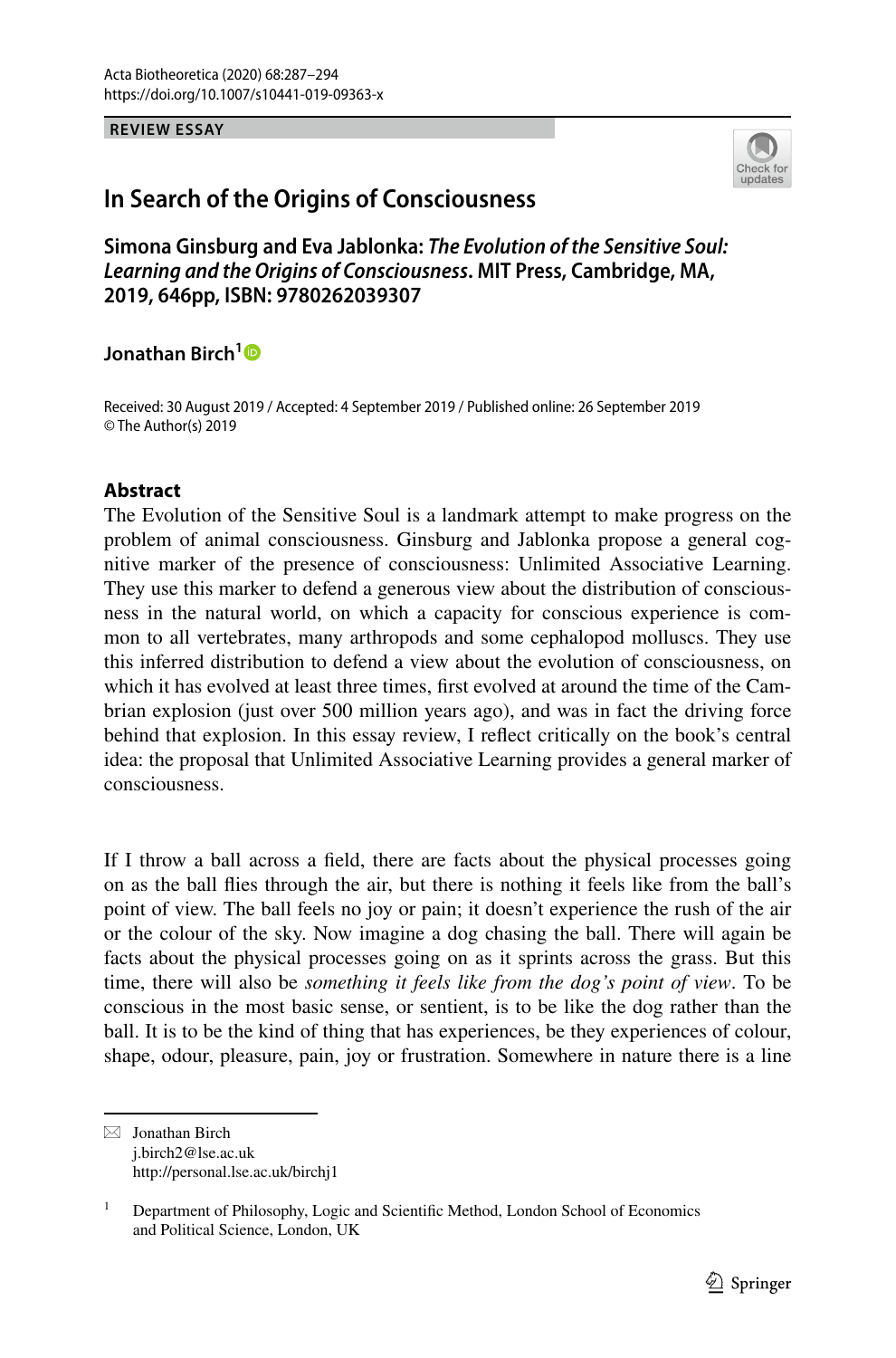between the entities that have no experiences of any kind, and those entities that do have some experiences of some kind. Finding that line, and understanding how it was crossed, is a challenge for evolutionary biology.

It's tempting to ask: how can we possibly understand the evolution of consciousness if we don't understand the nature of consciousness? And isn't understanding the nature of consciousness a notoriously hard problem? So hard it has come to be known as "the hard problem"? This didn't deter many of the luminaries of nineteenth century evolutionary thinking, including Jean-Baptiste Lamarck, Herbert Spencer and George Romanes. But, with a few exceptions, it did deter most of the luminaries of twentieth century evolutionary thinking. For a long time, the received wisdom has been that evolutionary biology should remain silent on these matters, leaving them in the capable hands of philosophers and other full-time speculators.

Could it be that the time for silence has now passed? The last 30 years have seen the rise of a science of consciousness, aimed at uncovering the neural mechanisms involved in conscious experience, drawing on the technological advances of modern neuroscience. Opinions difer on how much progress the neuroscience of consciousness has made. The science is still often described as being in an immature or "maturing" phase (Wiese [2018](#page-7-0); Michel et al. [2018](#page-7-1)). We don't have a universally agreed set of signatures of consciousness or a standardised method for detecting them. Debate still rages as to how to look for consciousness in subjects who cannot verbally report their experiences, such as non-human animals and patients in a minimally conscious state. Yet it is widely agreed that the feld has made at least some progress.

What sort of progress? Various potential neural signatures (or neural correlates) of consciousness have been identifed (reviewed in Dehaene [2014](#page-6-0), Chapter 4). A specifc type of neural oscillation (the gamma wave) has long been thought to be important, although not everyone agrees about this. A specifc type of event-related potential (the P3 wave) also seems to matter. Conscious experience seems to result not from localised brain activity in a specifc region, but rather from brain activity that implicates many diferent regions of the cortex, as well as the thalamus. Some take the prefrontal cortex at the front of the brain to play a special role (Dehaene [2014](#page-6-0)), whereas others emphasize a "posterior hot zone" at the back of the brain (Boly et al. [2017\)](#page-6-1).

The upshot is increasing optimism about the idea that science is ready to confront the puzzles of animal consciousness in a serious way, and to start making evidencebased assessments about which non-human animals are conscious and which are not (Boly et al. [2013;](#page-6-2) Le Neindre et al. [2017\)](#page-6-3). This seems clearly correct in relation to non-human mammals. Our fellow mammals have a cortex like ours (albeit smaller), and the (thalamo)cortical mechanisms supporting consciousness in their brains are likely to be close homologues of those supporting consciousness in ours. It is a straightforward question whether those mechanisms are there or not, and the evidence so far strongly suggests that they are (Boly et al. [2013;](#page-6-2) Le Neindre et al. [2017](#page-6-3)).

Yet this strategy runs into a methodological problem as soon as we look beyond mammals, because non-mammals have no cortex. There are potentially homologous structures, such as the dorsal pallium in birds, but even in birds the diferences are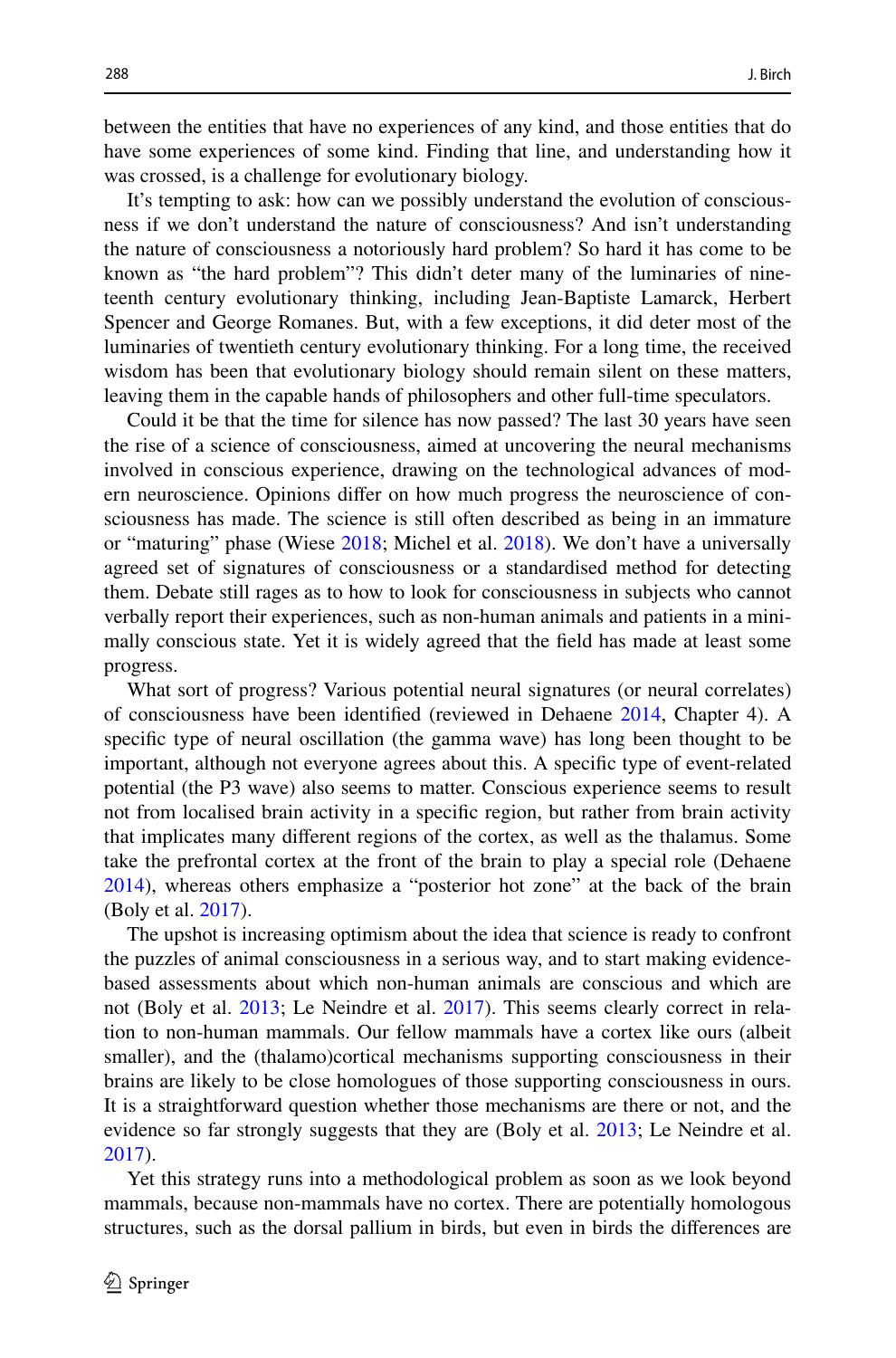substantial (Güntürkün and Bugnyar [2016\)](#page-6-4). The diferences are greater still in reptiles, fsh, and invertebrates. Does this mean non-mammals cannot be conscious? Of course not. It just means that, if they are conscious, the neural mechanisms supporting consciousness are likely to be quite diferent from those which support consciousness in human brains. But if non-mammals can't report their experiences, and we can't look for characteristic patterns of cortical activity, what exactly are we supposed to look for? What are the distinctive markers of consciousness in non-mammals? How can a science of non-mammalian consciousness get off the ground?

*The Evolution of the Sensitive Soul* is a landmark attempt to make progress on this problem. Ginsburg and Jablonka propose a general cognitive marker of the presence of consciousness: Unlimited Associative Learning. They use this marker to defend a generous view about the distribution of consciousness in the natural world, on which a capacity for conscious experience is common to "all vertebrates, many arthropods and some cephalopod molluscs" (p. 392). And they use this inferred distribution to defend a view about the evolution of consciousness, on which it has evolved at least three times in these three lineages, frst evolved at around the time of the Cambrian explosion (just over 500 million years ago), and was in fact the driving force behind that explosion.

The curious title is a reference to Aristotle's distinction between nutritive, sensitive (i.e. sentient) and rational souls, and this gives an initial favour of the book as whole. Although packed with scientifc detail, it also abounds with historical notes, fne quotations and illuminating digressions. The authors have a keen historical sensibility and a vast range of infuences. Lamarck, Spencer, Romanes and William James feature particularly heavily. The result is a book that makes a hefty contribution to the literature, literally as well as metaphorically. The main text is 482 pages long, with 62 pages of notes and a 72-page bibliography with over 900 entries. The word "ambitious" does not do it justice. It would be a foolish enterprise for me to attempt to summarise it. What I will do instead is refect critically on the book's most important idea: the proposal that Unlimited Associative Learning provides a general marker of consciousness.

#### **1 Unlimited Associative Learning (UAL) as a Marker of Consciousness**

At the heart of Ginsburg and Jablonka's approach is the idea that, to study consciousness scientifcally in non-mammals, we need cognitive markers of consciousness. If we look at behaviour alone, assuming that behaviour resembling human behaviour will have similar causes, we will be led down the path of unrigorous anthropomorphism. If we look at neuroanatomy alone, giving undue weight to the presence of a cortex, we will be led to an unjustifed scepticism about consciousness in non-mammals. We need a middle path between credulity and undue scepticism, and the middle path is to look for cognitive markers.

Ginsburg and Jablonka argue, very plausibly, that we should look in particular at *learning*. When we ask what sorts of cognitive processing might be facilitated or enabled by conscious experience, learning is an obvious candidate, and the idea of a link between learning and consciousness has a long history (the book includes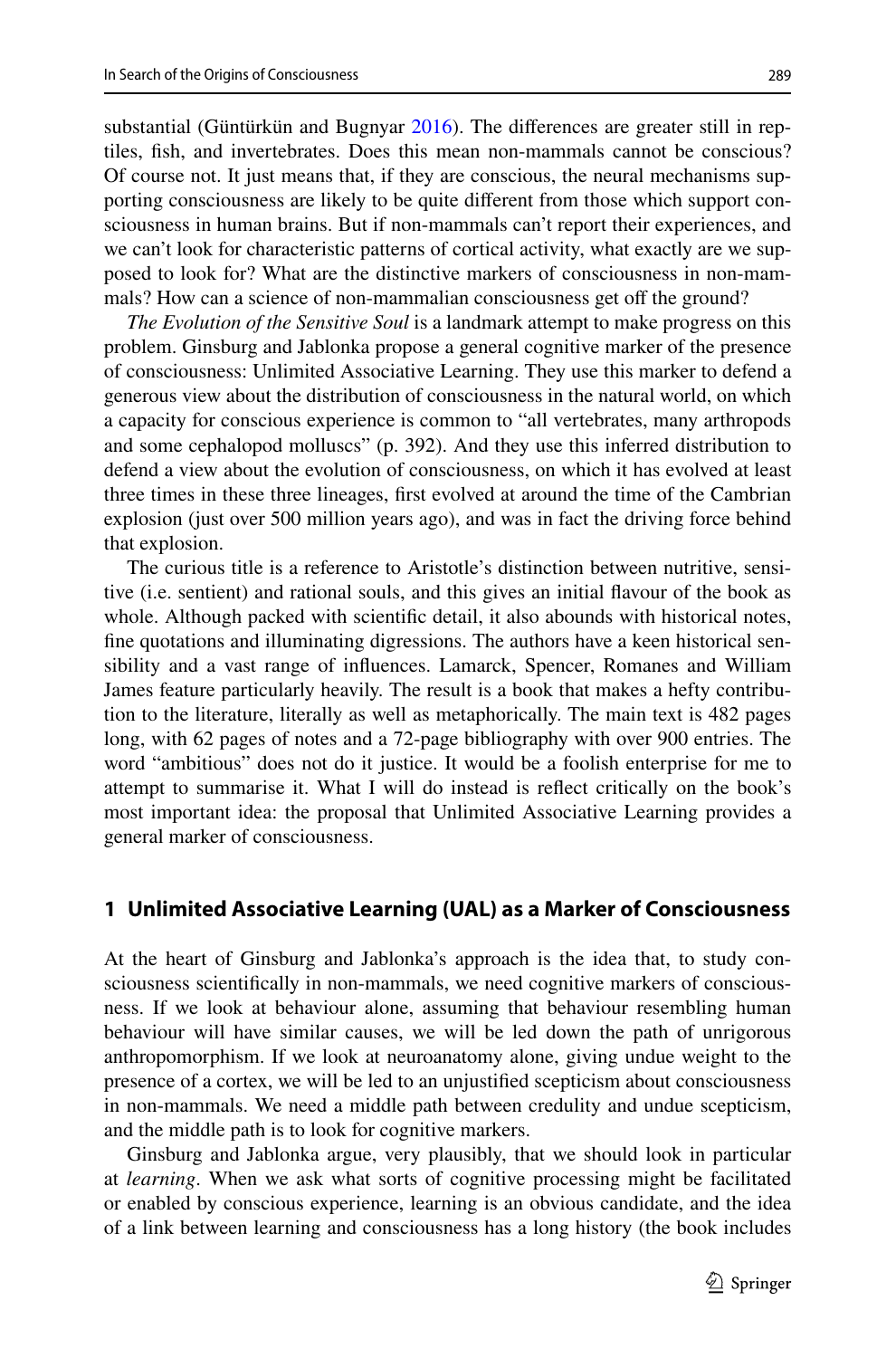a quotation from Romanes positing such a link in 1883). Ginsburg and Jablonka are well aware, however, that not any kind of learning will do as a reliable marker of consciousness. There is evidence that a surprising amount of learning can occur even when the stimuli are not consciously perceived.

How sophisticated can unconscious learning be? One line of evidence concerns subliminal fear-conditioning in humans (Raio et al. [2012](#page-7-2); Lipp et al. [2014](#page-7-3)). For example, Lipp et al. [\(2014](#page-7-3)) found that subjects can learn an association between a subliminally presented image (e.g. a picture of a wallaby) and an electric shock that occurs on stimulus ofset, eventually showing conditioned electrodermal responses indicative of fear as soon as the image appears.<sup>[1](#page-3-0)</sup> Two more recent studies have found evidence of operant conditioning on subliminal stimuli (Pessiglione et al. [2008;](#page-7-4) Atas et al. [2014](#page-6-5)). Severely invasive experiments on rats by Grau et al. (reviewed in Allen et al. [2013\)](#page-6-6) showed that spinally transected rats can do forms of conditioning and avoidance learning on electric shocks to the legs, below the point of transection. Information about these stimuli could not possibly reach the rat's brain.

Reading all this, one starts to wonder: what's left for consciousness to do? What more sophisticated forms of learning are there that might still be linked to consciousness? Here Ginsburg and Jablonka enter the fray with an interesting proposal. Their claim is that conscious experience is required for Unlimited Associative Learning (UAL), a form of associative learning with three distinctive features (pp. 230–232):

- 1. Compound stimuli: the conditioned stimulus can be a *compound* of discriminable perceptual features (e.g. a black-and-yellow buzzing object with a particular odour). These features may be in diferent sense modalities or in a single sense modality.
- 2. Novel stimuli: the conditioned stimulus can be *novel* to the animal, in the sense that it is "neither refex eliciting nor preassociated" with an unconditioned stimulus or with past reinforcement (p. 232).
- 3. Second-order conditioning: there is *second*-*order* as well as frst-order conditioning. A conditioned stimulus can be associated with some other conditioned stimulus or action, and so on, building up long chains of associative links between stimuli and actions.

Ginsburg and Jablonka's thesis, in short, is that second-order conditioning involving novel, compound stimuli is a signature of consciousness. This kind of learning cannot happen, they claim, if the stimuli are not consciously experienced.

<span id="page-3-0"></span><sup>&</sup>lt;sup>1</sup> Earlier work (Soares and Öhman [1993;](#page-7-5) Esteves et al. [1994](#page-6-7); Öhman and Soares [1998](#page-7-6)) had suggested these associations could only be formed when the image was "fear-relevant" (e.g. an image of a spider or a snake), but Lipp and colleagues' results suggest the nature of the image does not matter.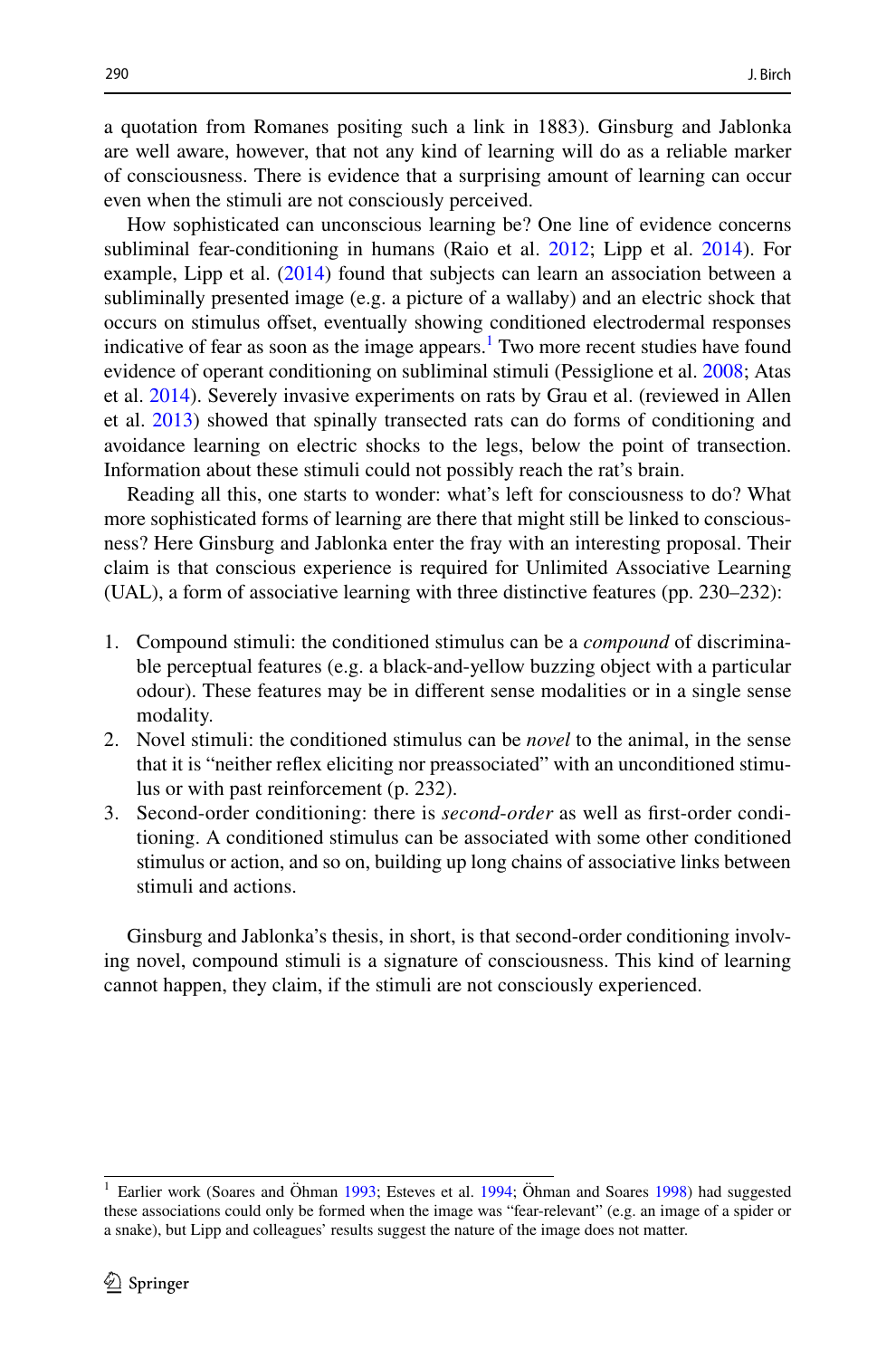## **2 The Inconclusive State of the Evidence**

How good is the evidence for a link between consciousness and UAL? It's fair to say that, to date, no experiment has convincingly shown the possibility of UAL on subliminal stimuli. The fndings noted above all fall short of showing UAL without consciousness. For example, in the experiments on spinally transected rats, the conditioned stimulus (a small electric shock) was simple rather than compound, the stimulus was refex eliciting rather than novel, and the conditioning was frst-order. The Lipp et al. [\(2014](#page-7-3)) study described above comes close, because at least some of the images (e.g. the pictures of wallabies) were novel, compound visual stimuli. A recent study by Scott et al. ([2018\)](#page-7-7) also comes close: it purports to show unconscious learning of a cross-modal association between novel stimuli. The stimuli were a spoken name and a visual depiction of a profession. These are compound stimuli, because they consist of arrangements of perceptually discriminable elements (a name is a compound of phonemes; a picture is a compound of shapes and colours). At most, however, these two studies show that the frst two components of UAL can be present without conscious awareness. They do not show any *second*-*order* conditioning of subliminal, novel, compound stimuli.

The hypothesis that UAL requires conscious awareness clearly deserves careful experimental scrutiny. It's too soon, at this stage, to guess which way the inquiry will go. One possibility is that, as soon as psychologists look seriously for unconscious UAL, they will fnd it. This would not be the end of the story: it would refute the claim that conscious experience of stimuli is *necessary* for UAL, while still leaving open the possibility that conscious experience *facilitates* UAL, in the sense of boosting its reliability and/or speed or transforming its features in some other benefcial way. This would be the starting point for an investigation of how, if at all, conscious UAL difers from unconscious UAL.

Another possibility is that a learning ability even simpler than UAL will be shown to require consciousness. For example, I don't know of any demonstration of the possibility of second-order conditioning *of any kind* on subliminal stimuli. This raises the intriguing possibility that second-order conditioning alone might already be a positive marker of consciousness, whether or not the stimuli are compound or novel. Second-order conditioning (but not on novel, compound stimuli) has been found in honey bees (Hussaini et al. [2007](#page-6-8)) and even snails (Papini [2010](#page-7-8), p. 366). Yet I also don't know of any experiments that have actively looked for second-order conditioning on subliminal stimuli in humans and failed to fnd it.

In short, the link between UAL and consciousness is promising yet largely uncharted territory. The hypothesis that UAL requires consciousness must be considered very tentative, since it has not been directly tested. At this point, a critic might remark: if we're still awaiting strong evidence of a link between UAL and consciousness in humans, isn't it premature to start using UAL as a positive marker of consciousness in non-human animals? And isn't it even more premature to use the verdicts delivered by that marker as the basis for an account of the *evolution* of consciousness? If we do use it in this way, aren't we just building conjectures on conjectures on conjectures?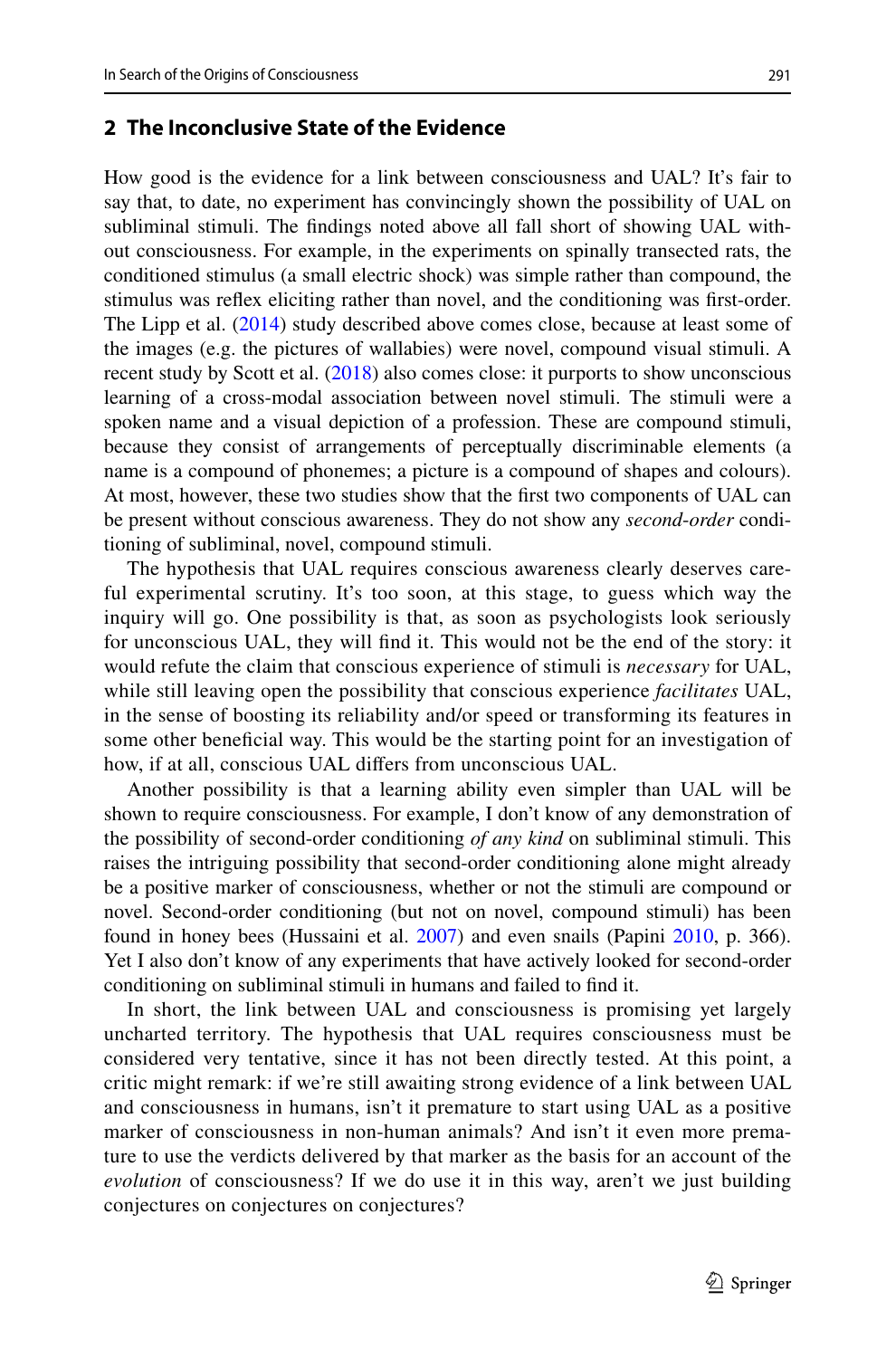I have some sympathy with this imagined critic, but I also have some sympathy with Ginsburg and Jablonka. They are trying to motivate a research programme, not to fnish one. Their strategy is to make a bold but plausible conjecture about the type of learning that indicates consciousness, so as to get on with the task (in Part II of the book) of building a detailed account of the evolution of that type of learning in the context of the Cambrian explosion. This strikes me as a potentially fruitful approach, despite its inherently speculative character. The downside risk is not so bad: even if the link to consciousness does not survive scrutiny, they will still have produced a rich and interesting account of the evolution of associative learning.<sup>[2](#page-5-0)</sup>

#### **3 The Taxonomic Distribution of UAL**

The evidence regarding the distribution of UAL in the animal kingdom is also tantalizingly inconclusive. As noted above, Ginsburg and Jablonka say that the evidential picture we currently have justifes the attribution of UAL, and hence consciousness, to "all vertebrates, many arthropods and some cephalopod molluscs" (p. 392). I worry this exaggerates the strength of the current evidence, since direct experimental tests for the presence of UAL in non-human animals have not yet been done.

To get round this problem, Ginsburg and Jablonka count evidence of "proxies for UAL" (p. 383) as evidence of UAL, where the proxies include classical conditioning on compound stimuli, operant conditioning, and several other abilities the relation of which to UAL is unclear (numerical learning, navigation learning, and conceptual learning). Yet this only gives us evidence of *individual components* of the UAL package, not evidence of the whole package. The experiments described above give us reason to believe that, at least in humans, some individual components of the UAL package can occur without conscious awareness, including operant conditioning and classical conditioning on compound stimuli. Given this, it is crucial to establish the presence of the whole package.

Honey bees (*Apis* genus) provide an interesting case. They are among the most intensively studied of all invertebrates, and they are good learners. Honey bees can learn associations between novel, compound visual stimuli (Schubert et al. [2002](#page-7-9)) and, as mentioned above, they can also do second-order conditioning on olfactory stimuli (Hussaini et al. [2007\)](#page-6-8). But can they do *second*-*order conditioning on novel, compound stimuli*? This is what UAL requires, but no one has ever looked for it. The evidence we do have regarding the individual components of UAL raises the probability that honey bees have the whole package, but it does not provide the kind of strong support that would be provided by a direct test for the presence of UAL. So, it seems premature to conclude that honey bees are probably capable of UAL, and the same could be said, I suspect, of any other invertebrate. Of course, this is compatible with thinking that UAL may ultimately be shown to be present in cephalopods and

<span id="page-5-0"></span> $2$  The last chapter of the book presents an entertaining dialogue with an imagined critic, who makes a remark along these lines (p. 452).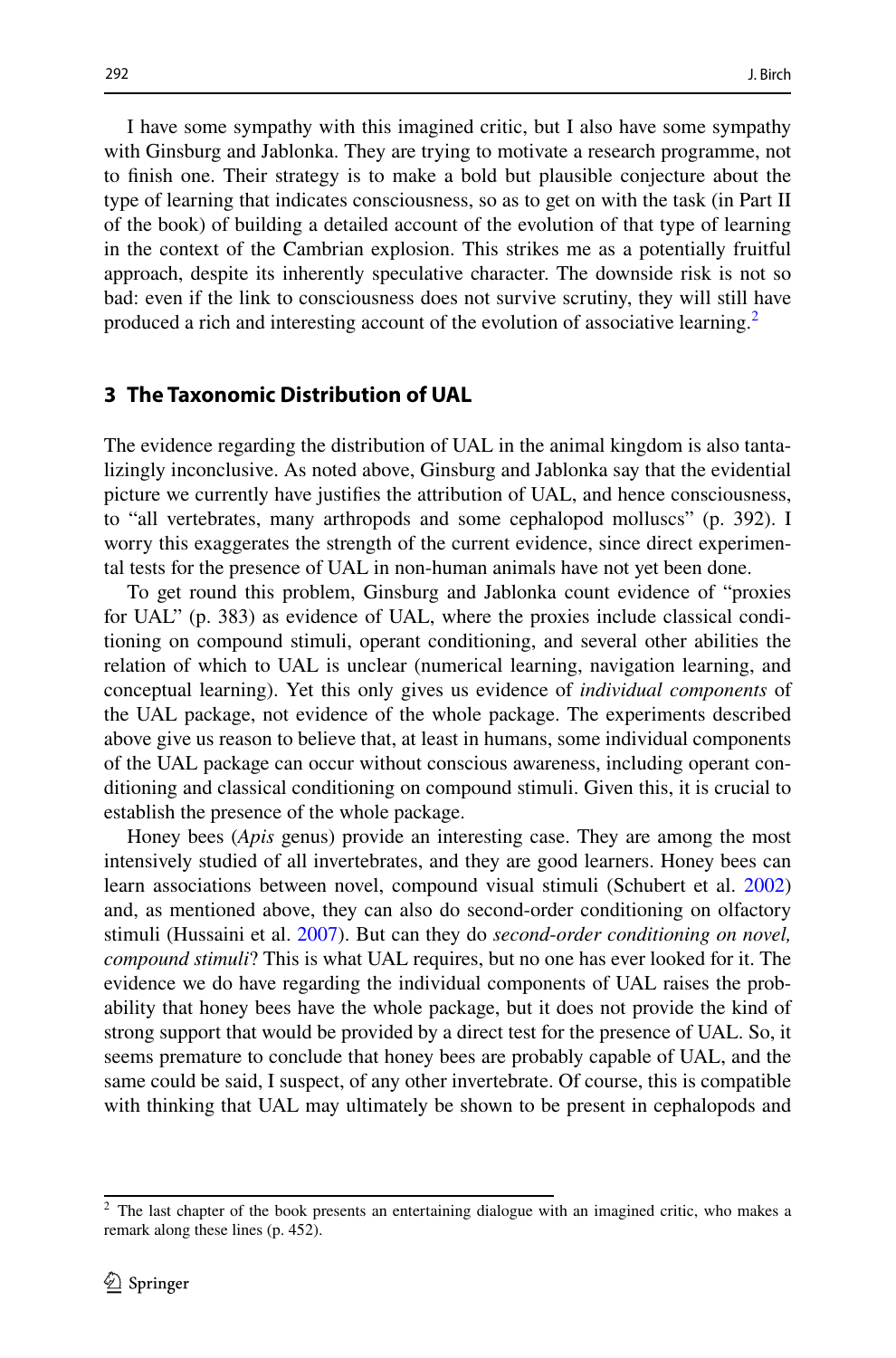arthropods, if reliable, cheap, versatile tests for its presence can be developed. It just underlines the need for such tests.

## **4 Conclusion**

*The Evolution of the Sensitive Soul* is a book to capture the imagination of anyone with an interest in animal consciousness, whatever their disciplinary background. Neuroscientists, cognitive scientists, evolutionary biologists, comparative psychologists, and historians and philosophers of biology will learn a great deal from it. This is an exciting moment for animal consciousness research, with an interdisciplinary community of researchers starting to coalesce in a way reminiscent of the early days of the science of human consciousness. This emerging feld needs foundational work: it needs people to put forward big ideas about the markers of consciousness and its distribution in the natural world. This book rises to the challenge, ofering precisely the kind of big picture that the feld needs. The idea at the heart of that picture—that Unlimited Associative Learning is a diagnostic marker of the presence of conscious experience, and one that is widespread in the animal kingdom—deserves further investigation. At present, the evidence is inconclusive.

**Open Access** This article is distributed under the terms of the Creative Commons Attribution 4.0 International License ([http://creativecommons.org/licenses/by/4.0/\)](http://creativecommons.org/licenses/by/4.0/), which permits unrestricted use, distribution, and reproduction in any medium, provided you give appropriate credit to the original author(s) and the source, provide a link to the Creative Commons license, and indicate if changes were made.

## **References**

- <span id="page-6-6"></span>Allen C, Grau JW, Meagher MW (2013) The lower bounds of cognition: what do spinal cords reveal? In: Bickle J (ed) The Oxford handbook of philosophy and neuroscience. Oxford University Press, New York. <https://doi.org/10.1093/oxfordhb/9780195304787.003.0006>
- <span id="page-6-5"></span>Atas A, Faivre N, Timmermans B, Cleeremans A, Kouider S (2014) Nonconscious learning from crowded sequences. Psychol Sci 25:113–119.<https://doi.org/10.1177/0956797613499591>
- <span id="page-6-2"></span>Boly M, Seth AK, Wilke M, Ingmundson P, Baars B, Laureys S, Edelman DB, Tsuchiya N (2013) Consciousness in humans and non-human animals: recent advances and future directions. Front Psychol 4:625.<https://doi.org/10.3389/fpsyg.2013.00625>
- <span id="page-6-1"></span>Boly M, Massimini M, Tsuchiya N, Postle BR, Koch C, Tononi G (2017) Are the neural correlates of consciousness in the front or in the back of the cerebral cortex? Clinical and neuroimaging evidence. J Neurosci 37:9603–9613. <https://doi.org/10.1523/JNEUROSCI.3218-16.2017>
- <span id="page-6-0"></span>Dehaene S (2014) Consciousness and the brain: deciphering how the brain codes our thoughts. Viking Press, New York
- <span id="page-6-7"></span>Esteves F, Parra C, Dimberg U, Öhman A (1994) Nonconscious associative learning: pavlovian conditioning of skin conductance responses to masked fear-relevant facial stimuli. Psychophysiology 31:375–385.<https://doi.org/10.1111/j.1469-8986.1994.tb02446.x>
- <span id="page-6-4"></span>Güntürkün O, Bugnyar T (2016) Cognition without cortex. Trends Cogn Sci 20:291–303. [https://doi.](https://doi.org/10.1016/j.tics.2016.02.001) [org/10.1016/j.tics.2016.02.001](https://doi.org/10.1016/j.tics.2016.02.001)
- <span id="page-6-8"></span>Hussaini SA, Komischke B, Menzel R, Lachnit H (2007) Forward and backward second-order Pavlovian conditioning in honeybees. Learn Mem 14:678–683.<https://doi.org/10.1101/lm.471307>
- <span id="page-6-3"></span>Le Neindre P et al (2017) Animal consciousness. EFSA Support Publ 14:1196E. [https://doi.org/10.2903/](https://doi.org/10.2903/sp.efsa.2017.EN-1196) [sp.efsa.2017.EN-1196](https://doi.org/10.2903/sp.efsa.2017.EN-1196)